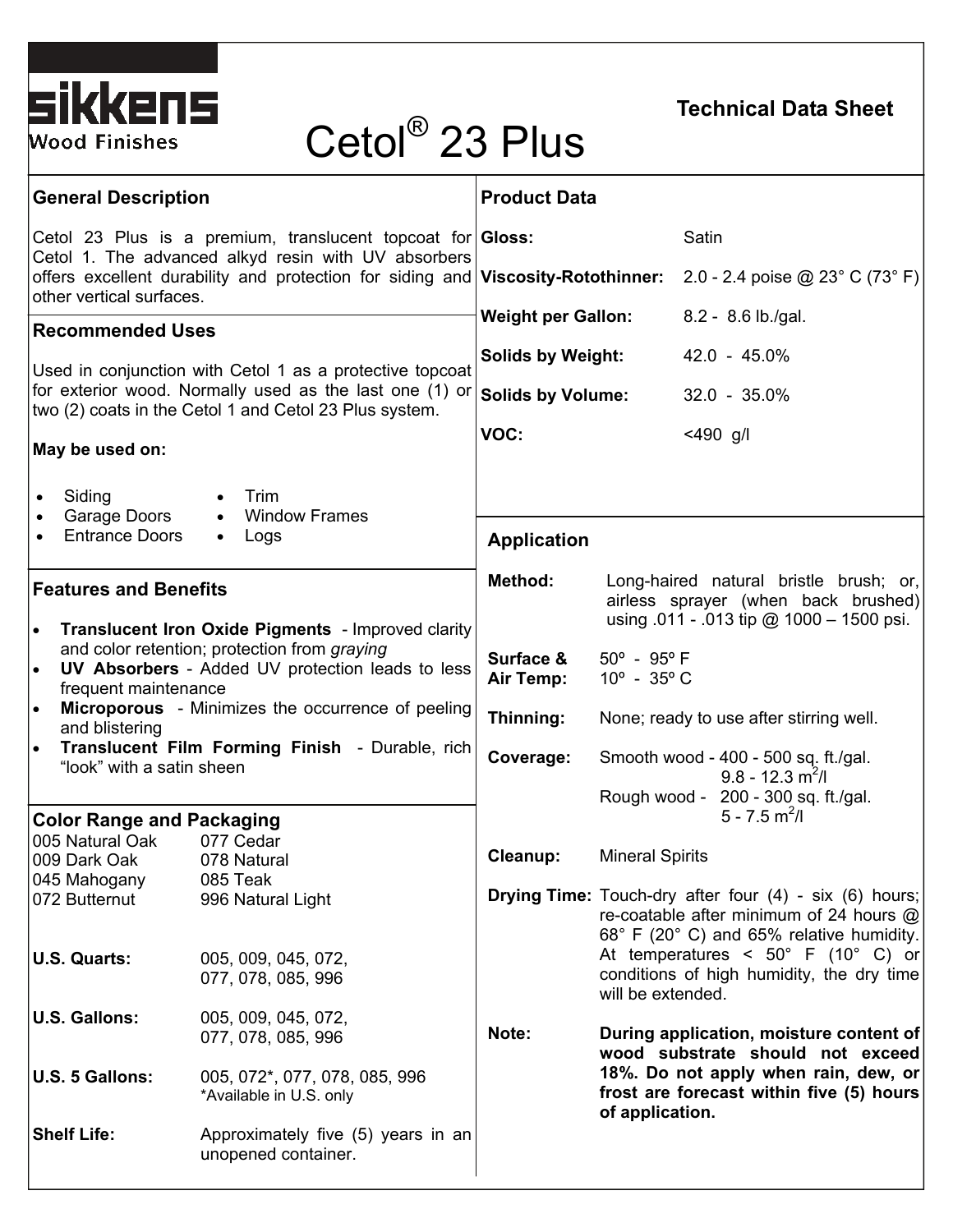

## Cetol® 23 Plus

## **Preparation Procedures for New, Weathered and Uncoated Wood:**

Cetol 23 Plus is used as a top coat over Cetol 1 or as a maintenance coat over an existing Cetol 1 and Cetol 23 Plus system. For preparation on new, weathered and uncoated wood please refer to the Cetol 1 Technical Data Sheet.

## **Standard Application Procedure:**

#### **Cetol 1 & Cetol 23 Plus System:**

*It is always recommended to perform a three (3) coat color and sheen test on a sample of the wood***.** *Color can vary with application, porosity and type of wood.* Intermix batches to ensure color consistency. After preparation, apply one (1) coat of Cetol 1 and two (2) coats of Cetol 23 Plus assuring thorough dry time (minimum 24 hours) between coats. If possible, back prime with the first coat. During application, saturate all end grains, nail holes, cavities, and cracks in the wood. Brush on a liberal coat and maintain a wet edge to prevent lap marks. Brush in the direction of the wood grain starting at one end of the board or log and continuing to the other end of the board or log. The first coat of any Cetol system should be applied from the bottom up to avoid drips which may streak on the surface below. Follow recommended maintenance procedures and schedule.

## **Log Application Procedure:**

#### **Kiln-dried or Air Dried Logs:**

*It is always recommended to perform a three (3) coat color and sheen test on a sample of the wood. Color can vary with application, porosity and type of wood.* Generally, the moisture content of these logs is below 18%. However, some logs may have a moisture content higher than 18%. Therefore, it is recommended to apply Sikkens Log Pre-Treatment and then allow a six (6) month drying period before applying two (2) coats of Cetol 1 and one (1) coat of Cetol 23 Plus. Follow preparation procedure before applying first coat of Cetol 1. During application, saturate all end grains, nail holes, cavities, and cracks in the wood. Brush on a liberal coat and maintain a wet edge to prevent lap marks. Brush in the direction of the wood grain starting at one end of the board or log and continuing to the other end of the board or log. The first coat of any Cetol system should be applied from the bottom up to avoid drips which may streak on the surface below. Follow recommended maintenance procedures and schedule.

#### **Green, Wet, or Treated Logs:**

*It is always recommended to perform a three (3) coat color and sheen test on a sample of the wood*. *Color*  can vary with application, porosity and type of wood. These logs have a moisture content greater than 18%. Therefore, it is recommended to apply Sikkens Log Pre-Treatment and allow a six (6) month drying period. Then apply three (3) coats of Cetol 1. Wait two (2) years and apply one (1) coat of Cetol 23 Plus. Follow the preparation procedure before applying the first coat of Cetol 1. During application, saturate all end grains, nail holes, cavities, and cracks in the wood. Brush on a liberal coat and maintain a wet edge to prevent lap marks. Brush in the direction of the wood grain starting at one end of the board or log and continuing to the other end of the board or log. The first coat of any Cetol system should be applied from the bottom up to avoid drips which may streak on the surface below. Follow recommended maintenance procedures and schedule.

#### **Application over Borate Treatments:**

*Do not apply any Sikkens Cetol system over a fresh, borate-treated wood surface.* Allow the borates to diffuse into the wood cells by allowing a six (6) month exposure time before application of any Cetol system. To prevent borates from leaching out of the exterior surface, we recommend the application of Sikkens Log Pre-Treatment over the borate treatment. Before the application of Sikkens Log Pre-Treatment, allow the borate treatment to dry for three (3) good, sunny days. Just prior to the application of the appropriate Cetol system, the log surface must be cleaned thoroughly according to the Sikkens preparation procedures. When borate treatments are applied, it is always advised to follow the manufacturer's recommendations.